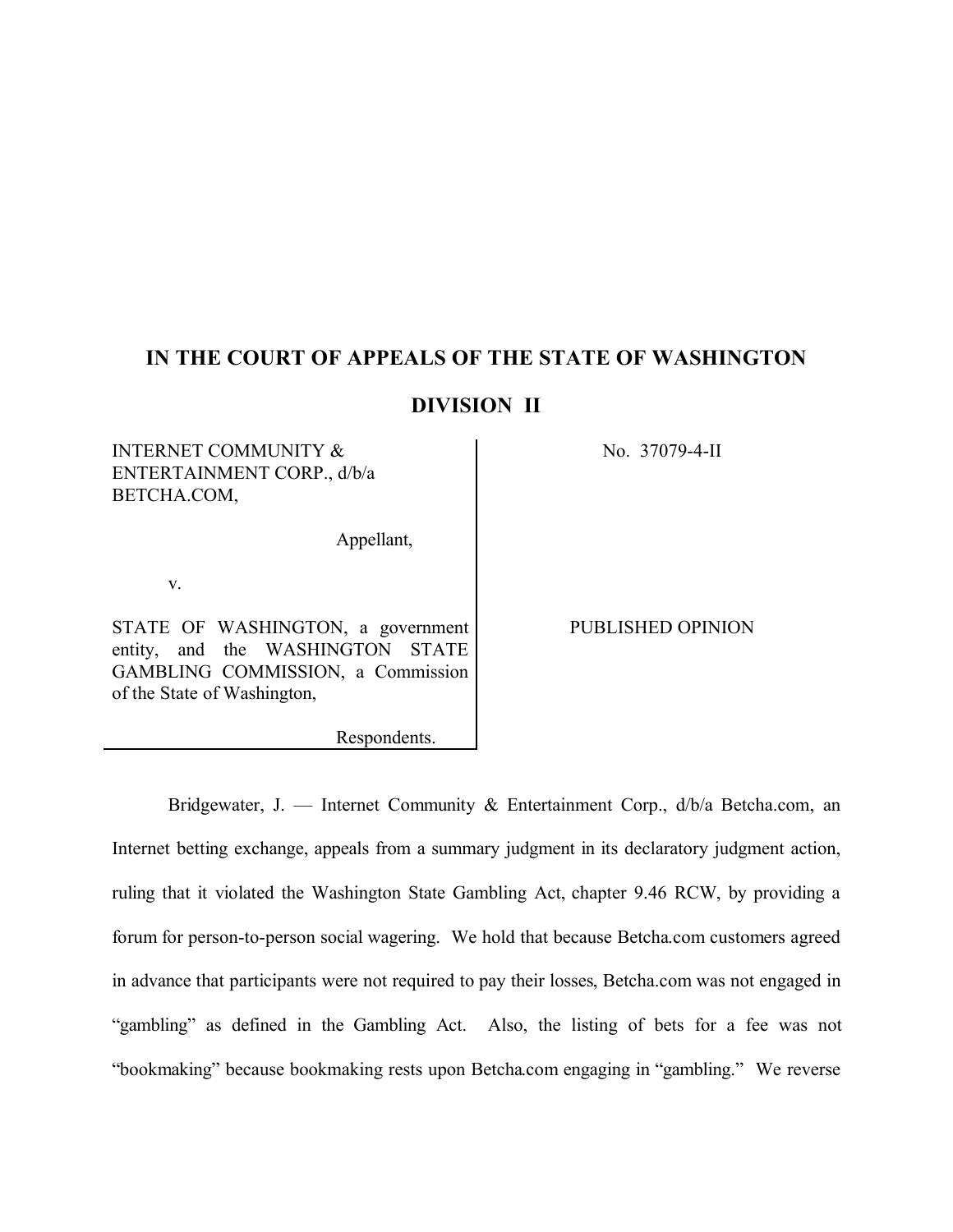and remand for entry of summary judgment in favor of Betcha.com.

### FACTS

From June 8, 2007, until on or about July 11, 2007, Betcha.com operated a website that provided a patent-pending, person-to-person betting platform.<sup>1</sup> Internet users who registered and funded accounts on Betcha.com's website could offer betting propositions to other users and accept betting propositions from other users by paying nominal fees to Betcha.com for providing the forum services facilitating that activity.<sup>2</sup> The unique aspect of Betcha.com's business model was that users conducted their activities with the understanding that bettors were not required to pay if they lost a wager. Notably, users had to first agree that bets were "non-binding" in order to use the website. CP at 86. The website's page setting forth "Terms of Service" provided in relevant part:

1. ACCEPTANCE OF TERMS

Welcome to Betcha.com ("Betcha"), the world's first honor-based betting exchange. Betcha provides its service to you, subject to the following Terms of Service ("TOS") . . . . . .

### 2. DESCRIPTION OF SERVICE

Betcha provides users with a global platform to list and accept bets (the "Service"). Bets made on Betcha are made on the honor system—that is, bettors are not obliged to pay when they lose. We hope they will, of course, not because they have to, but because they should. In any case, bets made on Betcha carry no term, express or implied, that winning bettors will be paid when they win.

You understand and agree . . . .

<sup>1</sup> Betcha.com is the creation of its founder and CEO Nicholas Jenkins. Jenkins conceived the honor-based betting model in 2004, and launched the site three years later after he researched its feasibility under Washington law and consulted a gambling law expert.

<sup>2</sup> The website was purportedly "modeled" on eBay with the goal of building a similar "social gathering spot," except that instead of buying and selling items, Betcha.com users could offer and accept betting propositions. *See* CP at 15, 199.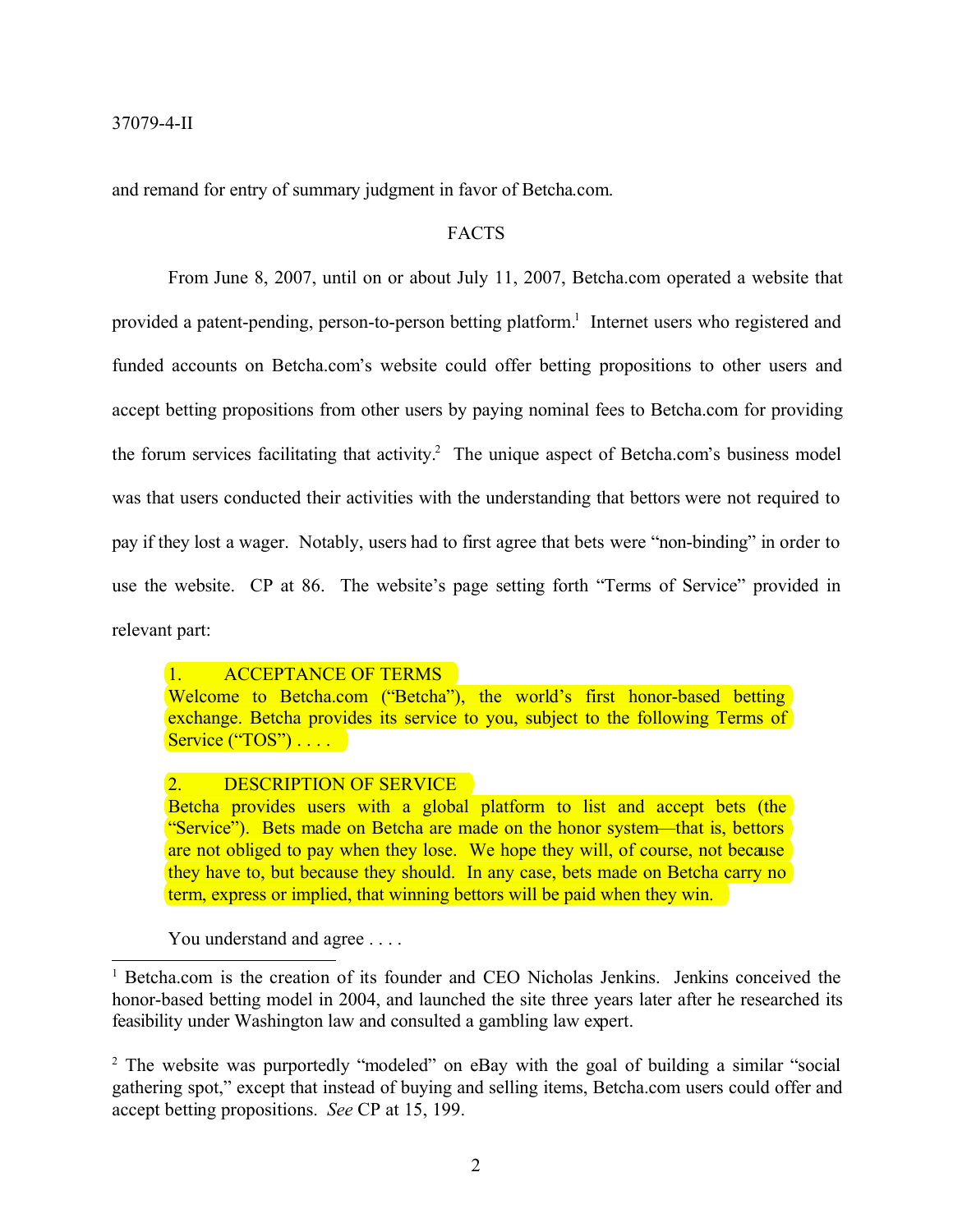The Service helps bring bettors together to make non-binding bets. You understand and agree that bets are made between you and fellow bettors, not Betcha. You are responsible for collecting on winning bets. You understand and agree that Betcha assumes no responsibility for bets that are unpaid or underpaid.

CP at 86. The website repeatedly made the point that bets were non-binding. On an

informational page under the rubric "Why Betcha > **Why Not**," the webpage stated:

At Betcha we treat others as we'd have them treat us. That's the Golden Rule, and it's the basis of our unique honor-based betting platform. So we're duty-bound to be honest about why Betcha might *not* be for you:

#### **Payments on wins are not guaranteed**.

Betting on Betcha is between individual bettors and groups of bettors. Not us. Bettors always retain the right not to pay their losses. Your protection against that possibility is the Honor Rating system—i.e., you leave negative feedback when/if you run into a welcher, and that feedback makes it that much less likely that other people will do business with your welcher in the future. Betcha does not take a side in bets, one way or the other. And just like when you bet with your pals in the real world, there is no guarantee that losing bettors will pay their losses.

CP at 88. On the "**Overview**" page the website stated:

**Betcha.com is a person-to-person betting platform. We connect people who like to bet.** . . . For legal reasons, betting on Betcha is done on the honor system —bettors who pay build their reputations (called "Honor Ratings"), bettors who don't may find it tough to get action in the future.

CP at 89. The FAQ page included the question: "**What if the person I'm betting against** 

**doesn't pay?**" CP at 87. The website answered: "you are basically out of luck," explaining that

although the Betcha.com website would "hold the purse" during the pendency of an active bet by

escrowing the bettors' possible losses, "[n]evertheless, a losing bettor can decide that, for

whatever reason, he just doesn't want to pay." CP at 87. *See also* CP at 90 ("Our Mission" page

stressing the website's "honor-based betting platform"); CP at 92 (website's answer to FAQ: "**Is**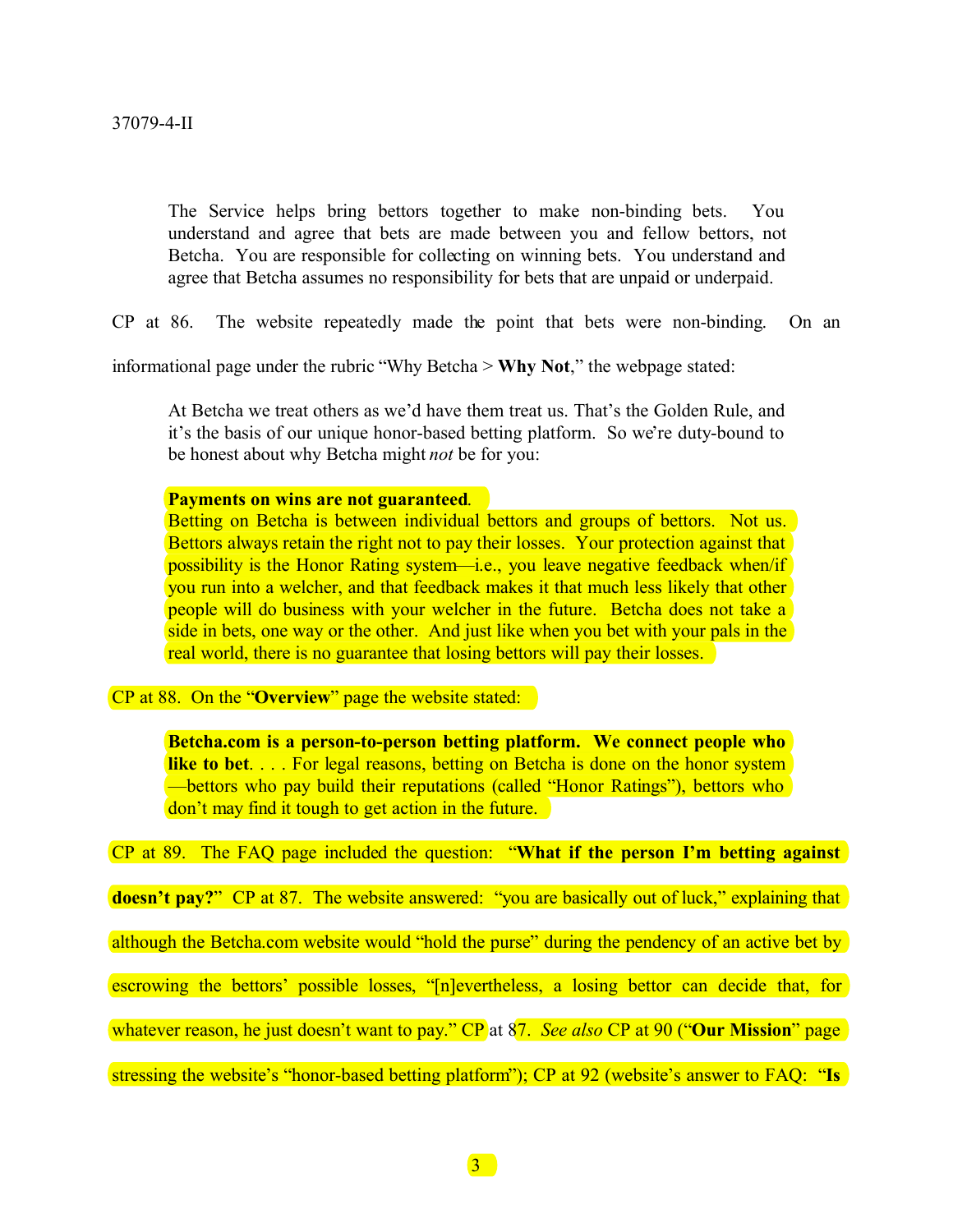### $37079 - 4 - II$

**this legal?**," explaining that because bettors can withdraw their bets and not pay their losses, they are not risking anything, thus they are betting without gambling).

To place a bet on Betcha.com's website, a user had to first register, create a username, provide a mailing address, and fund an account with a credit card payment over the Internet. Upon registration, he received an honor rating of 250, which could then go up or down based on his payment record and feedback from other bettors with whom he had bet. He could then bet with other users, individually or in pools, by drafting a bet or using pull down menus provided on the website to assist in formulating the proposition, or he could select from lists of predrafted wagers on a variety of topics. He could also set parameters such as how long the bet was to remain open, and the minimum "Honor Rating[]" that the accepting bettor must possess. CP at 401.

When a bettor listed a bet, the website deducted a small fee from the bettor's account. When another bettor accepted the bet, the website deducted a matching fee from both bettors' accounts. When a user listed or accepted a bet, the funds being wagered were placed in escrow until the bet settled. After the event that was bet upon had occurred, the website sent an e-mail to the bettors telling them to return to the website to make their claim. Bettors then had 72 hours to make a claim. If a bettor did not respond, he agreed to be bound by his opponent's claim. On the claim page, bettors could choose and click on a button indicating: "I won", "I lost," "I can't decide," or "I'm gonna welch." CP at 47, 423. Once a bet had been resolved, each bettor could leave the other feedback, which affected their respective honor ratings.<sup>3</sup>

<sup>&</sup>lt;sup>3</sup> Pool betting was similar, but accommodated more people. It also had a finite settlement period and allowed losers to welch by clicking on a button denoting "I refuse to pay." CP at 48.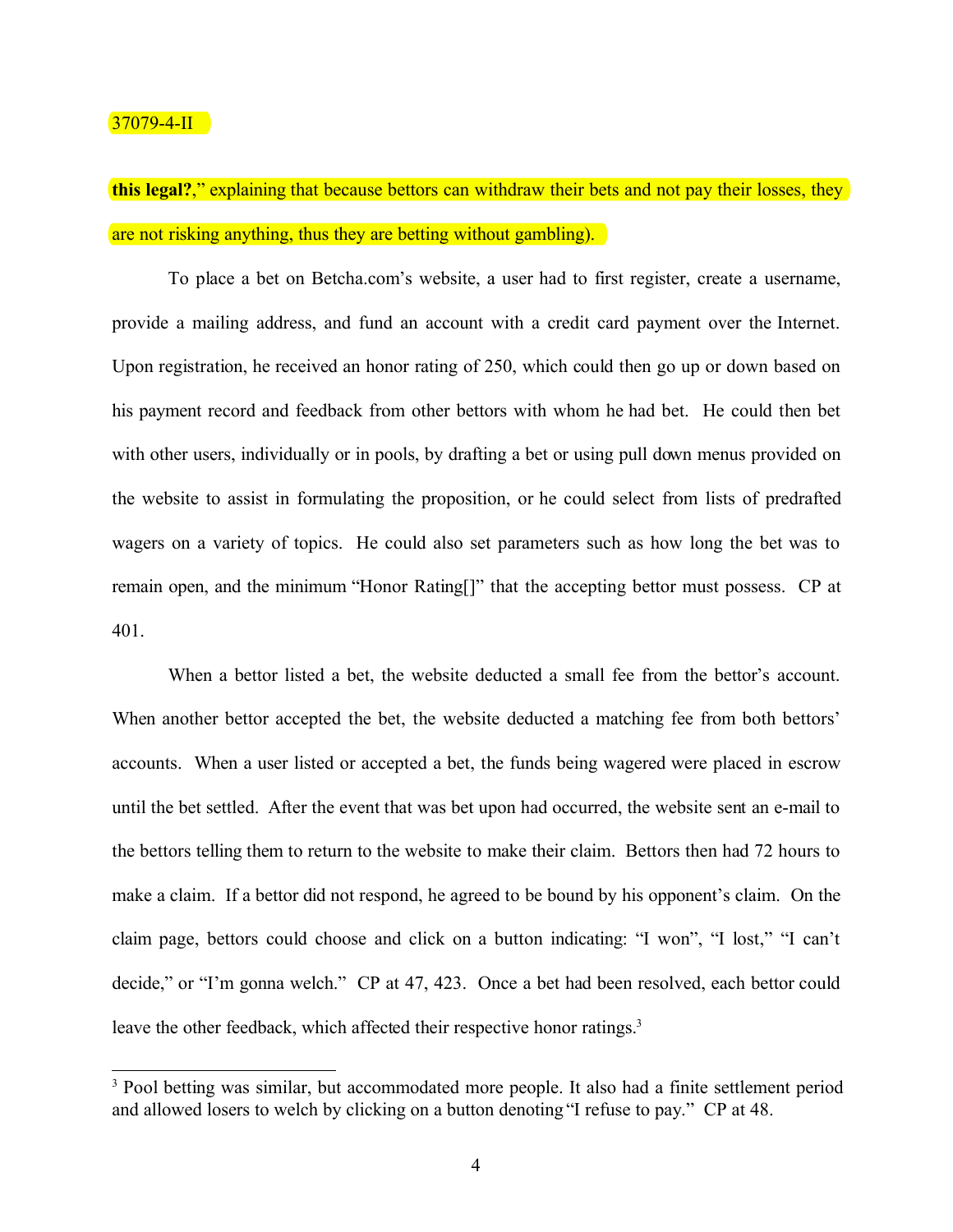37079-4-II

On June 8, 2007, Betcha.com opened its website to the public and began engaging in the activity described above. On June 21, 2007, agents from the Washington State Gambling Commission visited Betcha.com's Seattle office. The agents met with Jenkins, told him that commission personnel had determined that Betcha.com was engaged in illegal professional gambling and instructed him to stop operations, return all fees that Betcha.com had collected from its customers, and get legal counsel.

On July 6, 2007, Jenkins and his attorney met with commission personnel in Lacey. The commission served Jenkins with a formal cease and desist letter, and Jenkins indicated that he would file a complaint seeking declaratory judgment and injunctive relief.

On July 7, 2007, the commission secured a search warrant for Betcha.com's headquarters based on an affidavit by commission agents establishing probable cause that Betcha.com's operations violated various provisions of the act, chapter 9.46 RCW. The commission executed the search warrant on July 9, 2007, and seized computer equipment and documents used in the online betting operation.4 Thereafter, Betcha.com notified the commission that it had shut down its website.

On July, 10, 2007, Betcha.com served the commission with a complaint seeking declaratory judgment under chapter 7.24 RCW (Uniform Declaratory Judgments Act) that Betcha.com's website does not violate the act. Betcha.com in part sought a determination that under the act social wagering on its website was not "gambling," and that Betcha.com's facilitation of such wagering for a fee was not "professional gambling" or "bookmaking." CP at

<sup>&</sup>lt;sup>4</sup> The commission also began forfeiture proceedings against the seized property under RCW 9.46.231.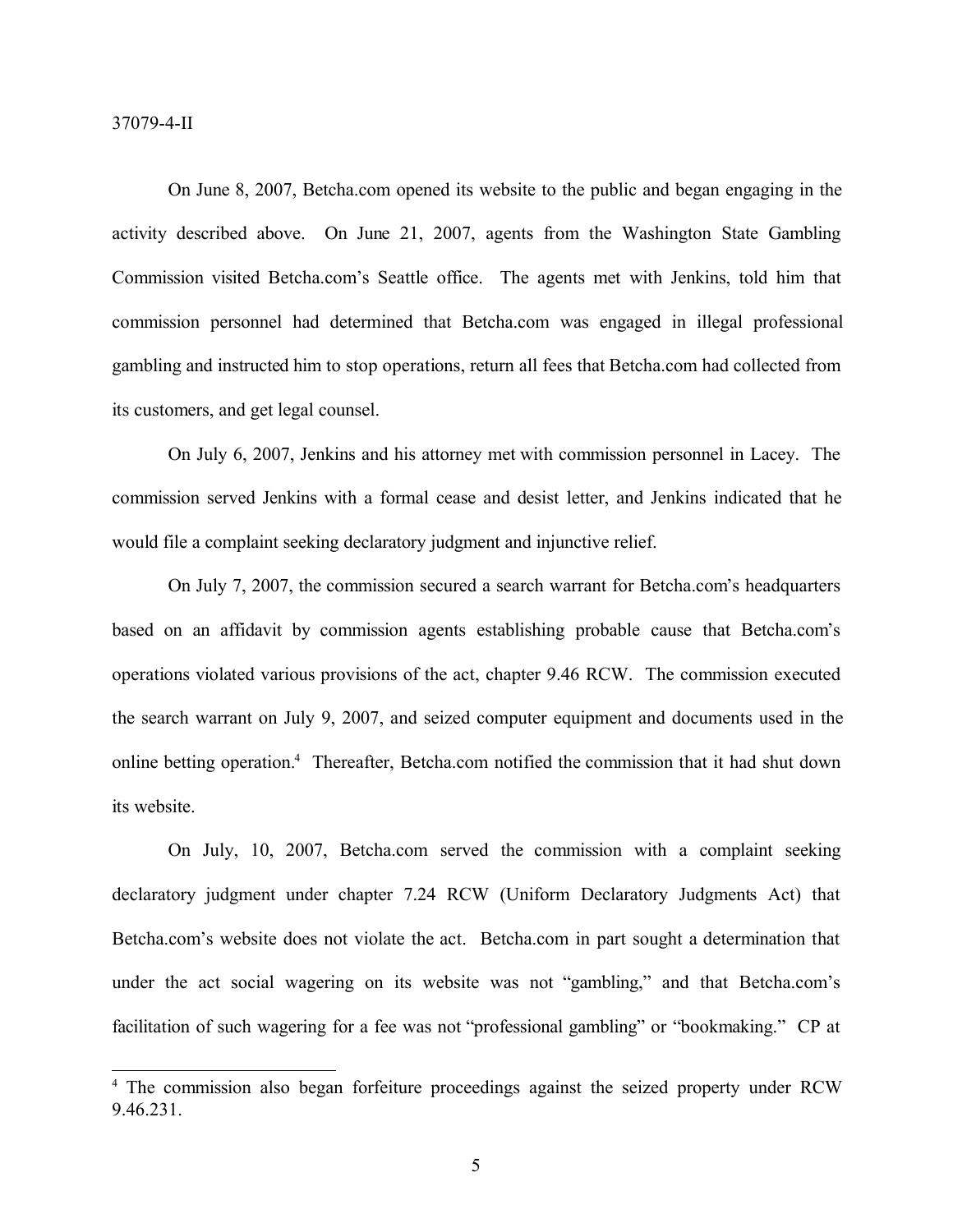558-60. The State filed a cross-motion for summary judgment.

The Thurston County Superior Court heard argument on the parties' respective pending summary judgment motions, and granted summary judgment to the State. The court ruled that as a matter of law, Betcha.com's Internet gambling operation violates chapter 9.46 RCW as follows: (1) persons placing bets on Betcha.com's website are engaged in "'[g]ambling'" as defined in RCW 9.46.0237; (2) Betcha.com's website promotes and facilitates gambling, and in doing so it transmits and receives gambling information by means of the Internet in violation of RCW 9.46.240; (3) Betcha.com engages in "'[b]ookmaking'" as that term is defined in RCW 9.46.0213 when it charges a fee to persons placing bets on its website and when it charges a percentage commission on each matched wager on its website; (4) Betcha.com's activities amount to "'professional gambling"" as defined in RCW  $9.46.0269(1)(a)$ , (c), and (d); and (5) Betcha.com has created, possessed, and used gambling records in violation of RCW 9.46.217. CP at 540-41. Betcha.com filed a timely notice of appeal.

### ANALYSIS

#### I. Standard of Review

We review a motion for summary judgment de novo, engaging in the same inquiry as the trial court and viewing the facts, as well as the reasonable inferences from those facts, in the light most favorable to the nonmoving parties. *Berrocal v. Fernandez*, 155 Wn.2d 585, 590, 121 P.3d 82 (2005). Summary dismissal is proper only if there is no genuine issue as to any material fact and the moving party is entitled to a judgment as a matter of law. *Berrocal*, 155 Wn.2d at 590; CR 56(c). We review questions of statutory interpretation de novo. *Berrocal*, 155 Wn.2d at 590.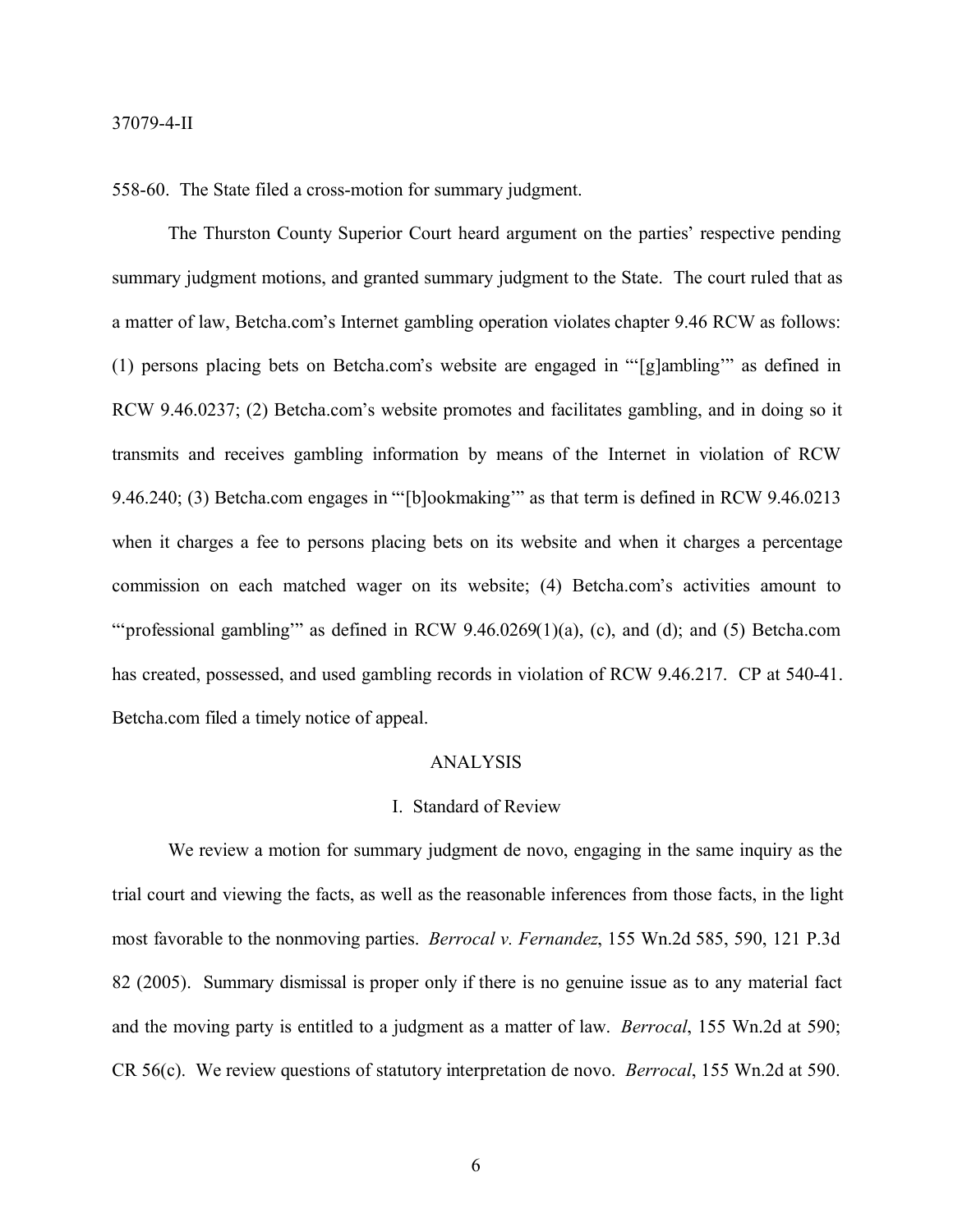Where statutory language is plain, free from ambiguity and devoid of uncertainty, there is no room for construction because the legislative intention derives solely from the language of the statute. *Berrocal*, 155 Wn.2d at 590. But in undertaking a plain language analysis, we must remain careful to avoid unlikely, absurd or strained results. *Berrocal*, 155 Wn.2d at 590. Moreover, in discerning the plain meaning of a provision, we consider the entire statute in which the provision is found, as well as related statutes or other provisions in the same act that disclose legislative intent. *City of Spokane v. County of Spokane*, 158 Wn.2d 661, 673, 146 P.3d 893 (2006).

#### II. Washington Gambling Act of 1973

The Washington Gambling Act of 1973, chapter 9.46 RCW, prohibits and criminalizes "professional gambling" as defined in the act. *See* RCW 9.46.0269 (defining professional gambling); RCW 9.46.220 (describing elements of first degree professional gambling and designating that crime as a class B felony); RCW 9.46.221 (describing elements of second degree professional gambling and designating that crime as a class C felony); RCW 9.46.222 (describing elements of third degree professional gambling and designating that crime as a gross misdemeanor). The legislature stated the act's purpose as follows:

The public policy of the state of Washington on gambling is to keep the criminal element out of gambling and to promote the social welfare of the people by limiting the nature and scope of gambling activities and by strict regulation and control.

It is hereby declared to be the policy of the legislature, recognizing the close relationship between professional gambling and organized crime, to restrain all persons from seeking profit from professional gambling activities in this state; to restrain all persons from patronizing such professional gambling activities; to safeguard the public against the evils induced by common gamblers and common gambling houses engaged in professional gambling; and at the same time, both to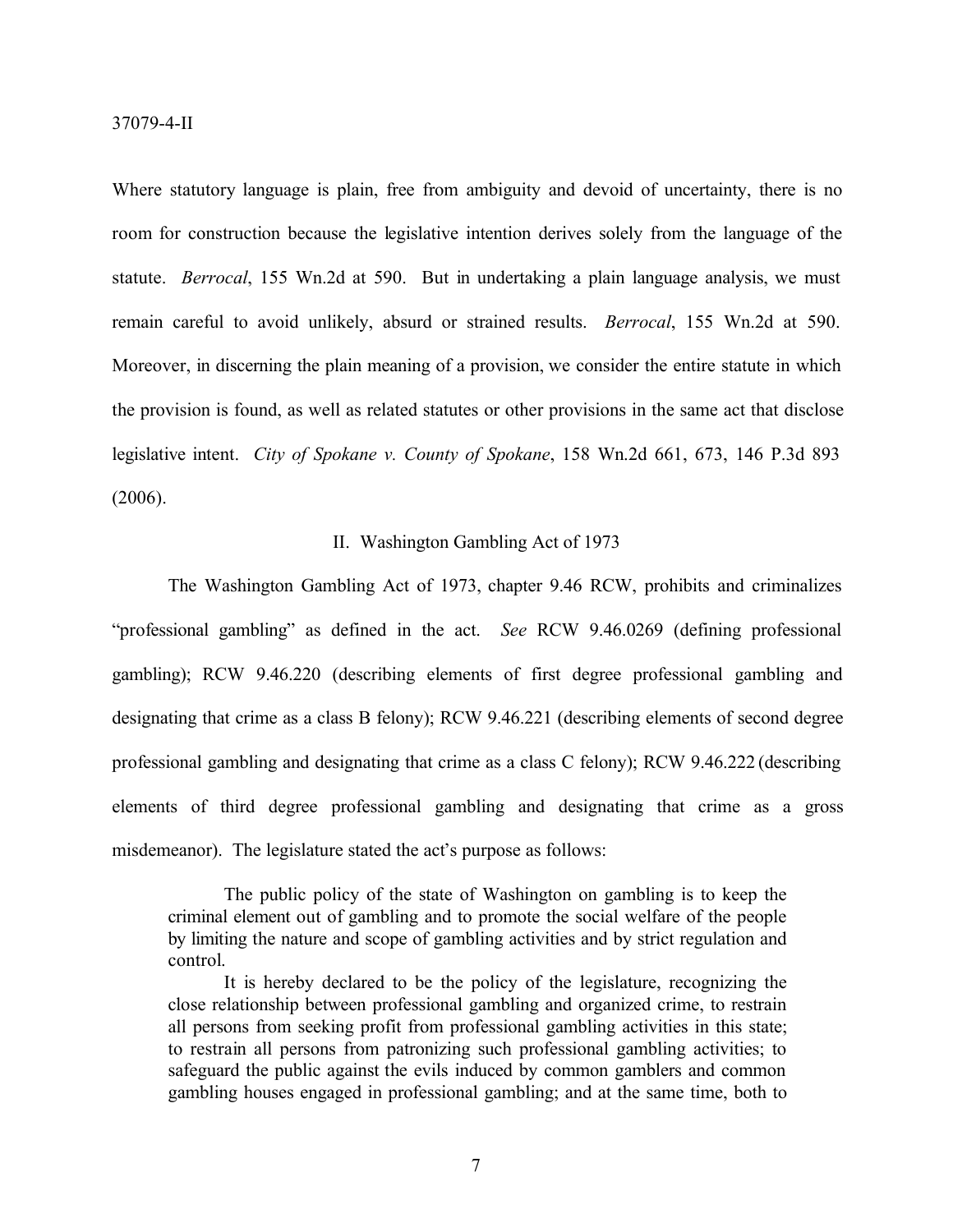preserve the freedom of the press and to avoid restricting participation by individuals in activities and social pastimes, which activities and social pastimes are more for amusement rather than for profit, do not maliciously affect the public, and do not breach the peace.

RCW 9.46.010. The act specifically "authorize[s]" fundraising by charitable and nonprofit organizations, as well as bingo, raffles, amusement games, and the operation of punch boards, pulltabs, card games and other social pastimes when conducted pursuant to the rules of the act. RCW 9.46.010. The act also exempts fishing derbies, and certain fishing and hunting raffles. RCW 9.46.010. As to construction of the act's provisions, the noted policy section provides that "[a]ll factors incident to the activities *authorized* in this chapter shall be closely controlled, and the provisions of this chapter shall be liberally construed to achieve such end." RCW 9.46.010 (emphasis added).

### III. Foundational Elements

As noted, Betcha.com sought a declaratory judgment that its website activities did not violate the act, but the trial court determined otherwise ruling that its patrons were gambling, as defined in RCW 9.46.0237; Betcha.com transmitted and received gambling information over the Internet in violation of RCW 9.46.240; engaged in bookmaking as defined in RCW 9.46.0213; engaged in professional gambling as defined in RCW 9.46.0269(1)(a), (c), and (d); and created, possessed, and used gambling records in violation of RCW 9.46.217. Betcha.com assigned error to each of these rulings, but did not discuss RCW 9.46.0269, RCW 9.46.217, and RCW 9.46.240 in its briefing. Instead, it argues generally that because social wagering on its website does not amount to gambling as defined in RCW 9.46.0237, and it did not engage in bookmaking as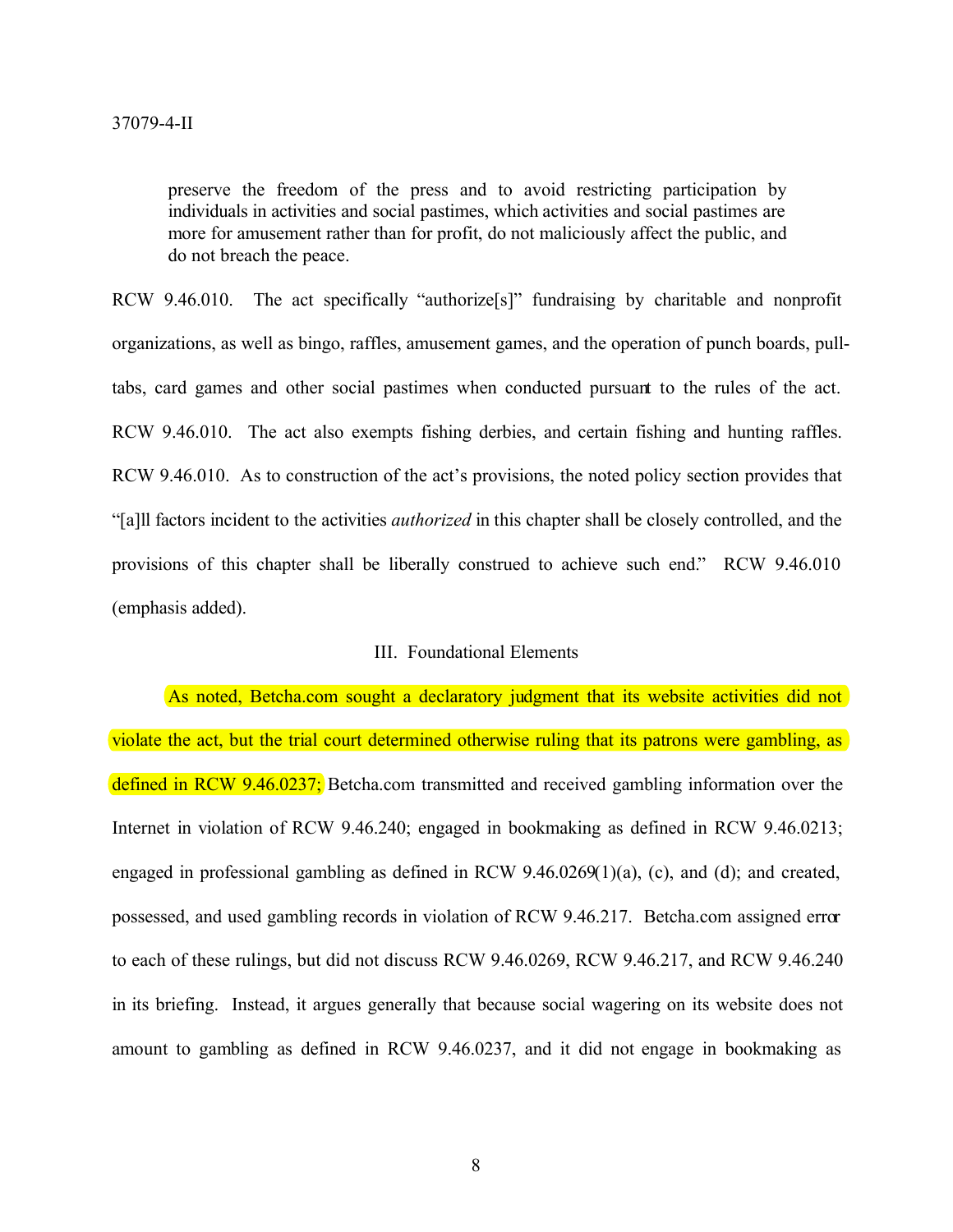37079-4-II

. . .

defined in RCW 9.46.0213, all other asserted statutory violations, which depend upon these definitions, fail. Betcha.com builds its entire case on these two arguments.

At oral argument, the State contended that some of the noted statutory violations relied on

other definitions. While that is true, those other definitions, however, also rely on the foundational definitions of either "gambling" or "bookmaking." For instance, the trial court found that Betcha.com had engaged in "professional gambling" in violation of RCW 9.46.0269(1)(a), (c), and (d). The statute provides in relevant part as follows:

(1) A person is engaged in "professional gambling" for the purposes of this chapter when:

(a) Acting other than as a player or in the manner authorized by this chapter, the person knowingly engages in conduct which materially aids any form of *gambling activity*; or

(c) Acting other than as a player or in the manner authorized by this chapter, the person knowingly accepts or receives money or other property pursuant to an agreement or understanding with any other person whereby he or she participates or is to participate in the proceeds of *gambling activity*; or (d) The person engages in *bookmaking*; . . . .

RCW 9.46.0269 (emphasis added). As can be seen, "gambling activity" is an essential element of subsections  $(1)(a)$  and  $(1)(c)$ . But "gambling activity" is not separately defined, thus, we must refer to the definition of "gambling" that appears in RCW 9.46.0237. As for subsection (1)(d), because "bookmaking" is an essential element, we must refer to RCW 9.46.0213 for the definition of that term.

RCW 9.46.240 provides in relevant part that "[w]hoever knowingly transmits or receives *gambling information* by . . . the [I]nternet, . . . or knowingly installs or maintains equipment for the transmission or receipt of gambling information shall be guilty of a class C felony." (Emphasis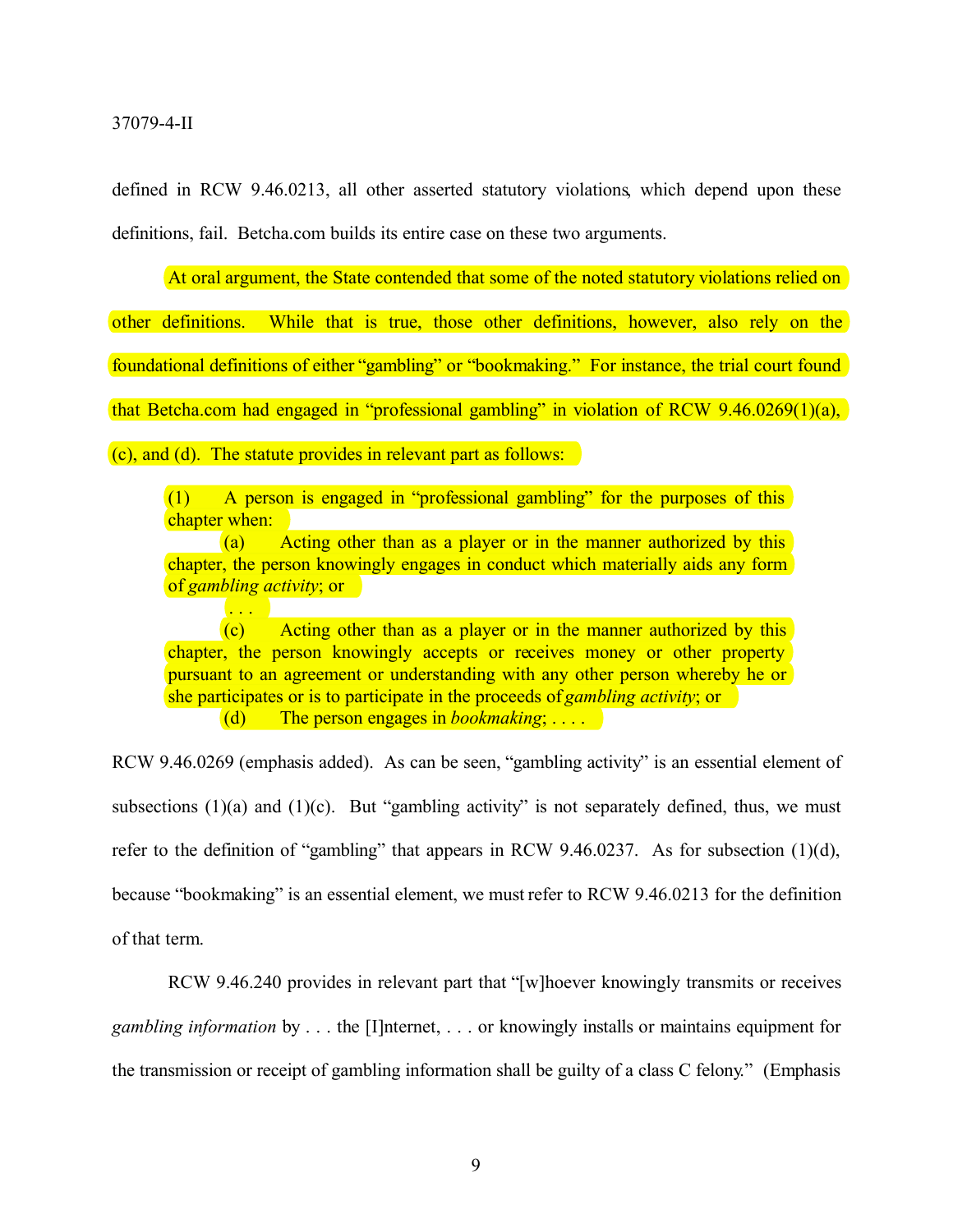added.). "Gambling information" is separately defined in RCW 9.46.0245 as "any wager made in the course of and any information intended to be used for *professional gambling*." (Emphasis added.). As explained above, "professional gambling" requires either gambling or bookmaking.

RCW 9.46.217 provides in relevant part that "[w]hoever knowingly prints, makes, possesses, stores, or transports any *gambling record*, or buys, sells, offers, or solicits any interest therein, whether through an agent or employee or otherwise, is guilty of a gross misdemeanor." (Emphasis added.). "Gambling record" is defined in RCW 9.46.0253 to mean "any record, receipt, ticket, certificate, token, slip or notation given, made, used or intended to be used in connection with *professional gambling*." (Emphasis added.). Again, the required element of "professional gambling" relies in turn on the definitions of either gambling or bookmaking.

As can be seen, all of the statutory violations found by the trial court depend upon the presence of one of the foundational elements of "gambling" or "bookmaking."

### IV. Gambling

In relevant part, the act defines "[g]ambling" as "staking or risking something of value upon the outcome of a contest of chance or a future contingent event not under the person's control or influence, upon *an agreement or understanding that the person or someone else will receive something of value* in the event of a certain outcome." RCW 9.46.0237 (emphasis added).<sup>5</sup> Betcha.com argues that the italicized plain language is not met in this case because there

<sup>5</sup> Betcha.com argued in part before the trial court that this definition codified the common law definition of gambling, which requires three elements: consideration, chance, and prize. A public information pamphlet produced by the commission regarding internet gambling demonstrates the commission's agreement with the notion that these three elements are required. The pamphlet explains simply that "[i]f one of these elements is removed, it is no longer a gambling activity" and such activity would be "okay to play on the Internet." CP at 40.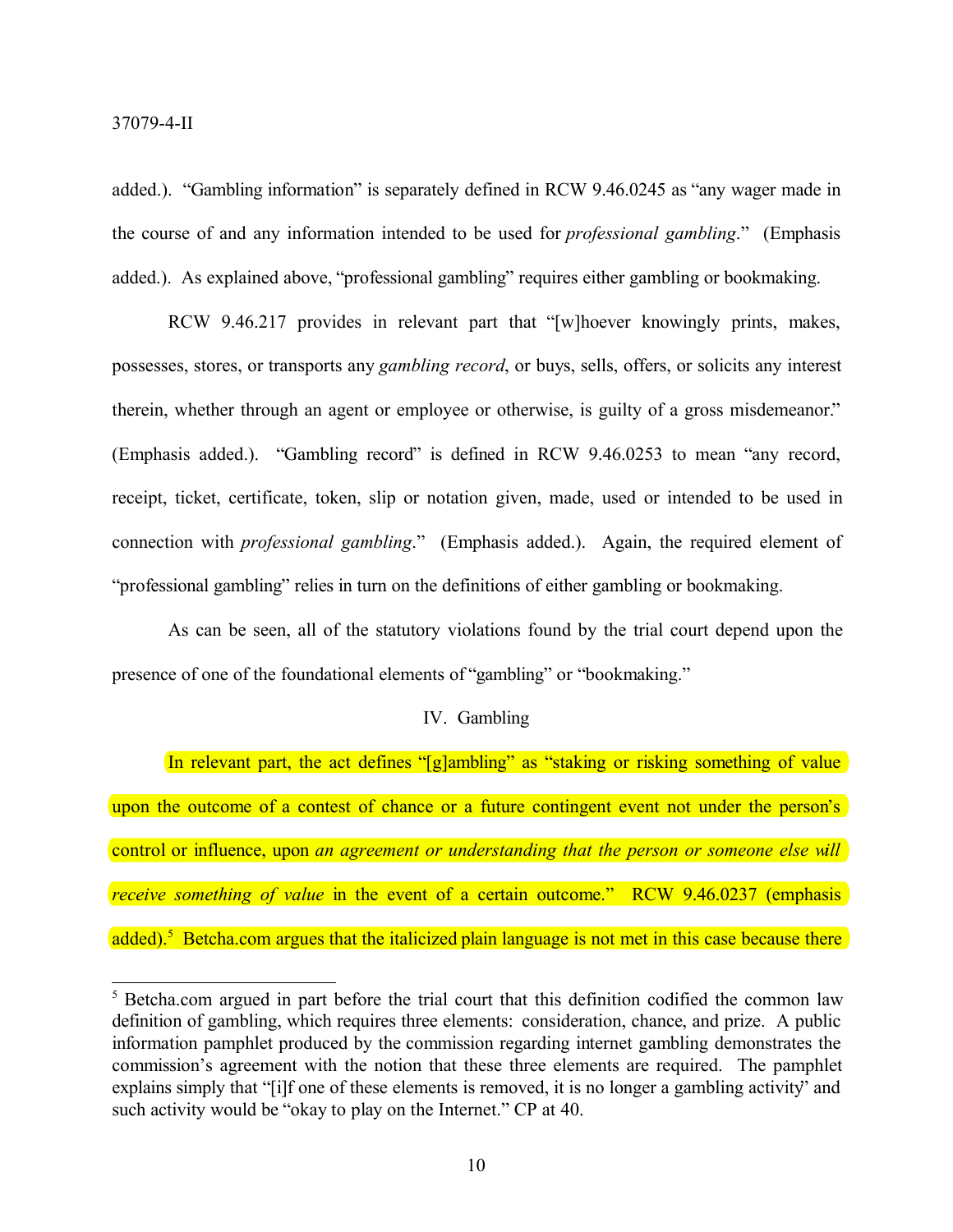can be no understanding that a bettor *will* receive something of value where the website stresses that all bets are non-binding. We agree. The salient point here is that as a prerequisite to registration and use of Betcha.com's website, users must acknowledge and *agree* that all bets made on the website are non-binding. Accordingly, bettors cannot have an understanding that they *will* receive something of value if they win.

Betcha.com also contends that the trial court erred when it did not apply the rule of strict construction when addressing RCW 9.46.0237.<sup>6</sup> That statute in conjunction with the other provisions of the act define and prohibit criminal conduct. Statutes that define crimes must be strictly construed according to the plain meaning of their words to assure that citizens have adequate notice of the terms of the law, as required by due process. *State v. Enloe*, 47 Wn. App. 165, 170-71, 734 P.2d 520 (1987). Persons of common intelligence cannot be required to guess at the meaning of the enactment. *Enloe*, 47 Wn. App. at 170-71.

Here, Betcha.com correctly reads the undefined term "will," giving it its common meaning of "shall," and contends that the trial court erred by not doing so. *See State v. Postema*, 46 Wn. App. 512, 515, 731 P.2d 13, *review denied*, 108 Wn.2d 1014 (1987) (a term that is not defined in a statute will be given its ordinary meaning). Citing a dictionary definition, the State responds

<sup>6</sup> Betcha.com now distinguishes between the rule of strict construction and the rule of lenity. It notes that they are corollary rules, the former being designed to operate in the first instance to preclude a broad reading of the language of a criminal statute, and the latter being applied at the end of the inquiry serving as a tiebreaker in the event a court cannot determine the meaning of a criminal statute. *See* Br. of Appellant at 12 n.4 (citing 3 Norman J. Singer, Statutes and Statutory Construction § 59.03 (Sands 4th ed. 1986)). *See also State v. Gore*, 101 Wn.2d 481, 485-86, 681 P.2d 227 (1984) (stating where two possible constructions are permissible, the rule of lenity requires the court to construe the statute strictly against the State in favor of the accused). Before the trial court, however, Betcha.com used the terms interchangeably.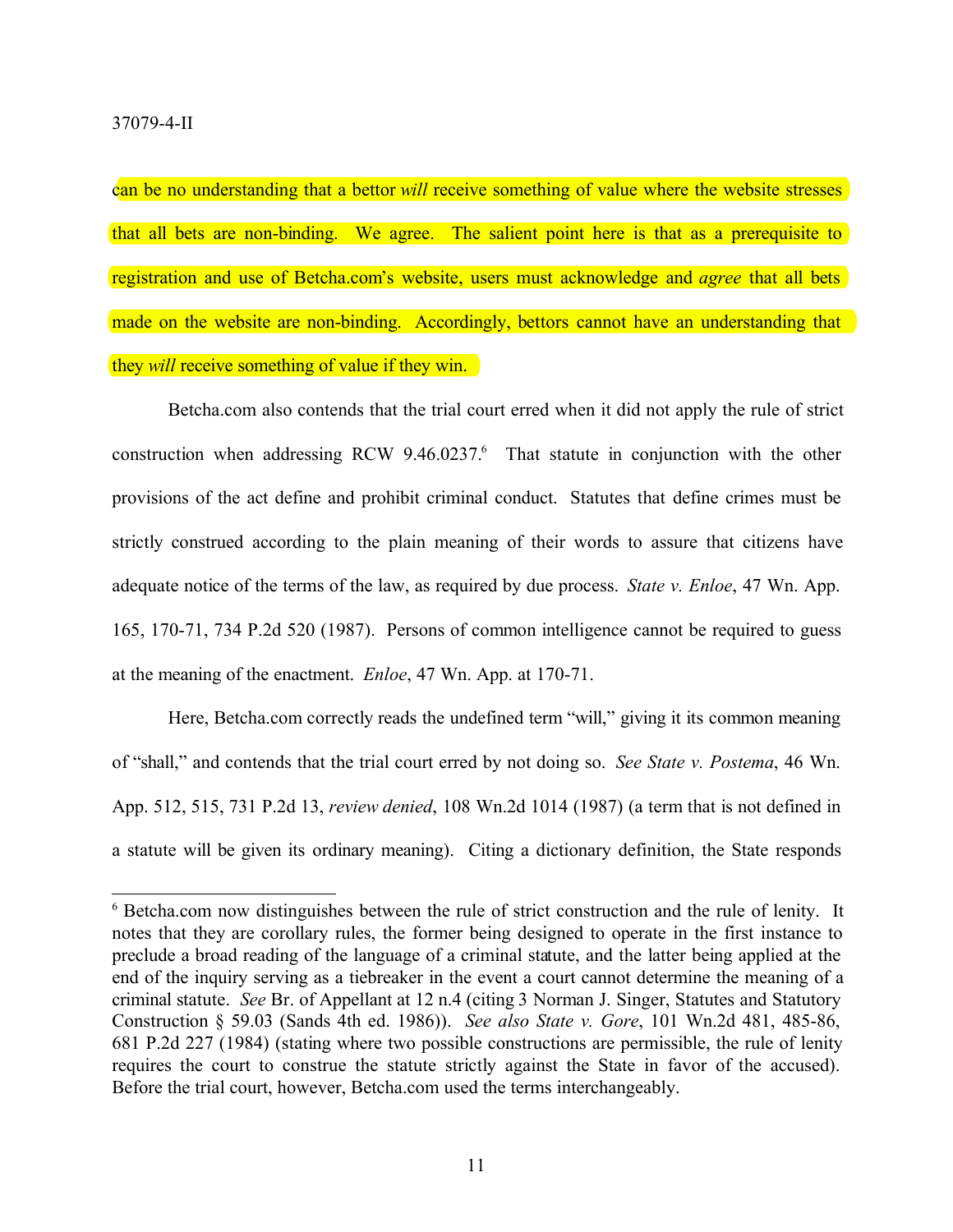that "will" can also mean "'simple futurity.'" *See* Br. of Resp't at 20 n.10 (quoting Webster's Third New International Dictionary 2616-17 (2002)). The State's contention demonstrates that the statute can be read to have two reasonable meanings. Our Supreme Court has articulated the applicable rule in this circumstance as follows: "Where two possible constructions are permissible, the rule of lenity requires us to construe the statute strictly against the State in favor of the accused." *State v. Gore*, 101 Wn.2d 481, 485-86, 681 P.2d 227 (1984). 7

Here, the trial court declined to apply the rule of lenity because the present posture of the case was "civil." RP (Nov. 9, 2007) at 54. But Betcha.com argues forcefully that the nature of the statute at issue determines whether the rule of lenity is to be applied, not the civil posture of the case in which the statute is being considered. *See Leocal v. Ashcroft*, 543 U.S. 1, 11 n.8, 125 S. Ct. 377, 160 L. Ed. 2d 271 (2004) (statute with both criminal and non-criminal applications must be interpreted consistently, thus the rule of lenity applies whether the court encounters the statute in a criminal or noncriminal context). *See also Bingham, Ltd. v. United States*, 724 F.2d

<sup>7</sup> The appellate courts have repeatedly relied on this formulation of the rule. *See e.g. Staats v. Brown*, 139 Wn.2d 757, 769, 991 P.2d 615 (2000) (quoting *Gore*, 101 Wn.2d 485-86). "The rule of lenity provides that where an ambiguous statute has two possible interpretations, the statute is to be strictly construed in favor of the defendant." *State v. Lively*, 130 Wn.2d 1, 14, 921 P.2d 1035 (1996) (citing *Gore*, 101 Wn.2d at 486). "'[U]nder the rule of lenity, where two possible statutory constructions are permissible, we construe the statute strictly against the State in favor of a criminal defendant.'" *State v. Bunker*, 144 Wn. App. 407, 420, 183 P.3d 1086 (2008) (quoting *State v. B.E.K*., 141 Wn. App. 742, 745, 172 P.3d 365 (2007) (citing *Gore*, 101 Wn.2d at 485-86)). "If the language of a criminal rule is susceptible to more than one meaning, the rule of lenity requires that we strictly construe it against the State and in favor of the accused." *State v. Quintero Morelos*, 133 Wn. App. 591, 596, 137 P.3d 114 (2006), *review denied*, 159 Wn.2d 1018 (2007) (citing *Gore*, 101 Wn.2d at 485-86). "Under the rule of lenity, we construe a statute strictly against the State and in favor of the accused when two constructions are permissible." *State v. Esquivel*, 132 Wn. App. 316, 324, 132 P.3d 751 (2006) (citing *Gore*, 101 Wn.2d at 485- 86).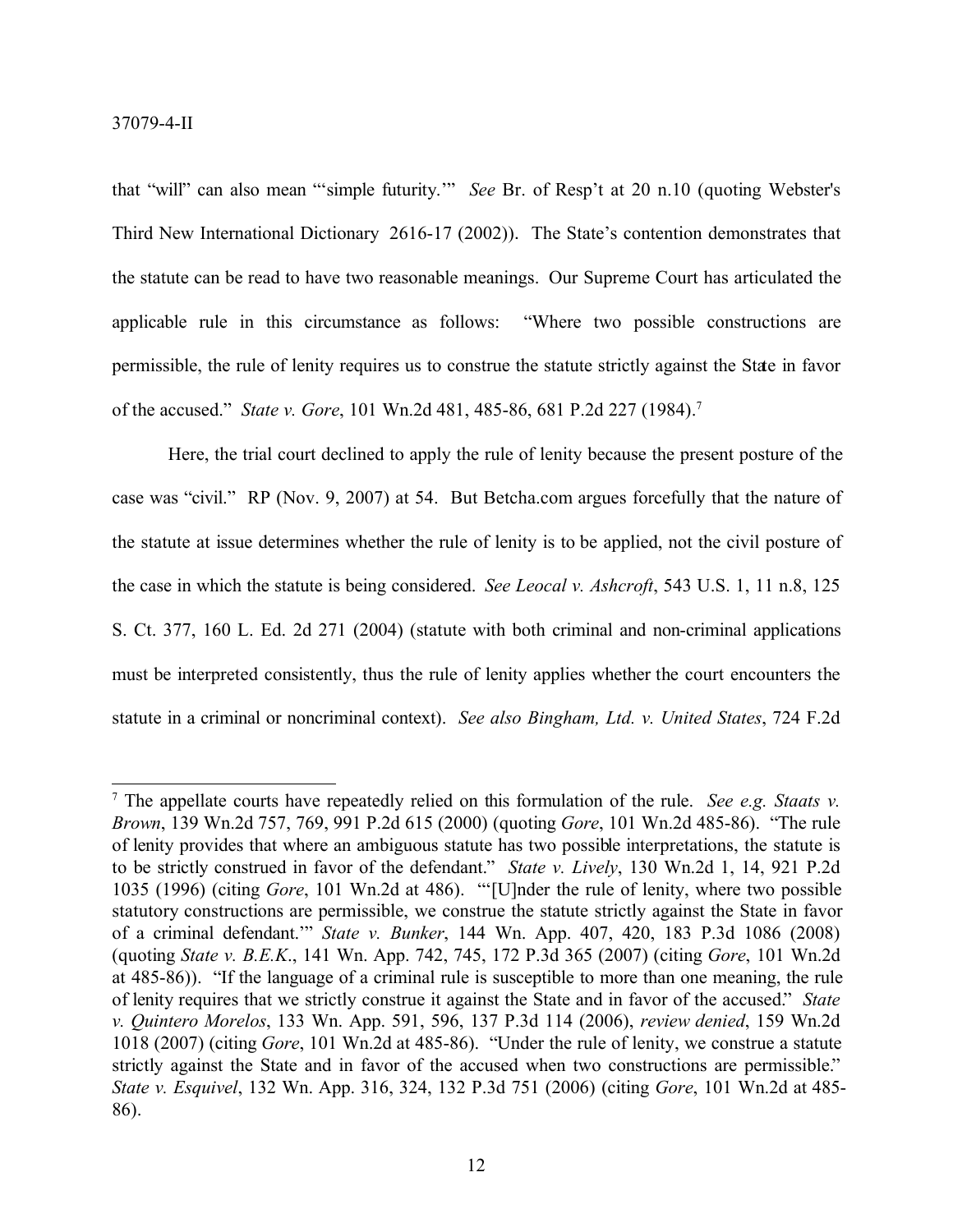921, 924-25 (11th Cir. 1984) (rule of lenity applies when construing criminal statute in a declaratory judgment action—a civil context).

The State responds that the appropriate rule of construction is found in the act itself, relying on the "liberally construed" language appearing in the last sentence of the legislature's policy declaration found in RCW 9.46.010. But that statute states in relevant part: "[a]ll factors incident to the activities authorized in this chapter shall be closely controlled, and the provisions of this chapter shall be liberally construed to achieve such end." RCW 9.46.010. The plain language of this provision clearly provides that liberal construction is to be applied to chapter provisions regarding the regulation of enumerated "activities authorized." To read the "liberally construed" language as broadly as the State advocates would require us to add language to the statute, which we cannot do. *See Vita Food Prods., Inc. v. State*, 91 Wn.2d 132, 134, 587 P.2d 535 (1978) (a court will not add words to a statute even if it believes the legislature intended something else but failed to express it adequately).

Thus, the trial court should have applied strict construction and the rule of lenity when interpreting RCW 9.46.0237. There is no logical basis for concluding that bettors have either an agreement or understanding that winners *will* be paid. Accordingly, there is nothing risked, which is the essence of both the common law and statutory definition of "gambling." *See* RCW 9.46.0237. Thus, neither the users nor Betcha.com engaged in "gambling."

#### V. Bookmaking

The act separately defines "[b]ookmaking" as "accepting bets, upon the outcome of future contingent events, as a business or in which the bettor is charged a fee or 'vigorish' for the

13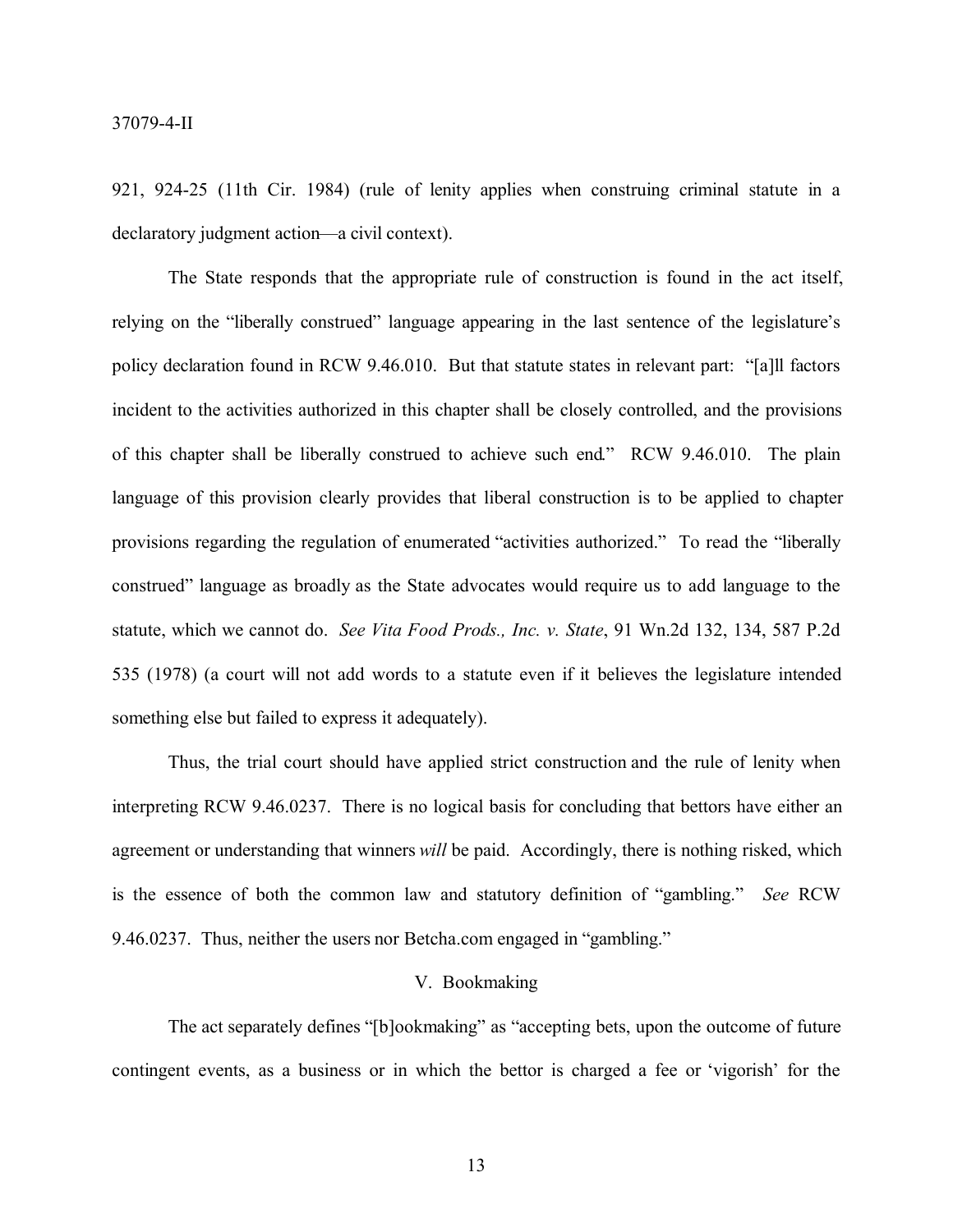opportunity to place a bet." RCW 9.46.0213. This statute is also ambiguous. "Accepting bets" can be reasonably read to have two different meanings. One can accept a bet (vis a vis offer and acceptance) as a player or stakeholder who takes a position in the bet. Or, as in Betcha.com's business model, one can accept (meaning "receive") a bet from a bettor for purposes of posting it on the website for another bettor to accept, without having any interest (i.e. without taking a position) in the bet.

Here, Betcha.com listed (i.e. received and posted) bets from registered bettors on its website for other registered bettors to consider. It also charged bettors a fee for listing their bets. This conduct meets the second reasonable reading of the definition of bookmaking as above described, but not the first. Betcha.com contends that because it did not "accept bets" (as a player or stakeholder with an interest in the outcome), it was not "bookmaking" as statutorily defined. Br. of Appellant at 36. Because the statute can be read to have two reasonable meanings, it is ambiguous, and the rule of lenity applies. *See Gore*, 101 Wn.2d at 485-86 (where two possible constructions are permissible, the rule of lenity requires the court to construe the statute strictly against the State in favor of the accused). Applying that rule in Betcha.com's favor, the definition of bookmaking requires one to "accept bets," meaning to take a position in the bet. As noted, Betcha.com did not do so. Accordingly, applying the rule of lenity, Betcha.com did not engage in bookmaking as defined in RCW 9.46.0213.

### VI. Absence of Foundational Elements is Dispositive

Our determination that the statutory definitions of gambling and bookmaking are not met is dispositive of this case. Because these foundational elements are absent, the trial court erred in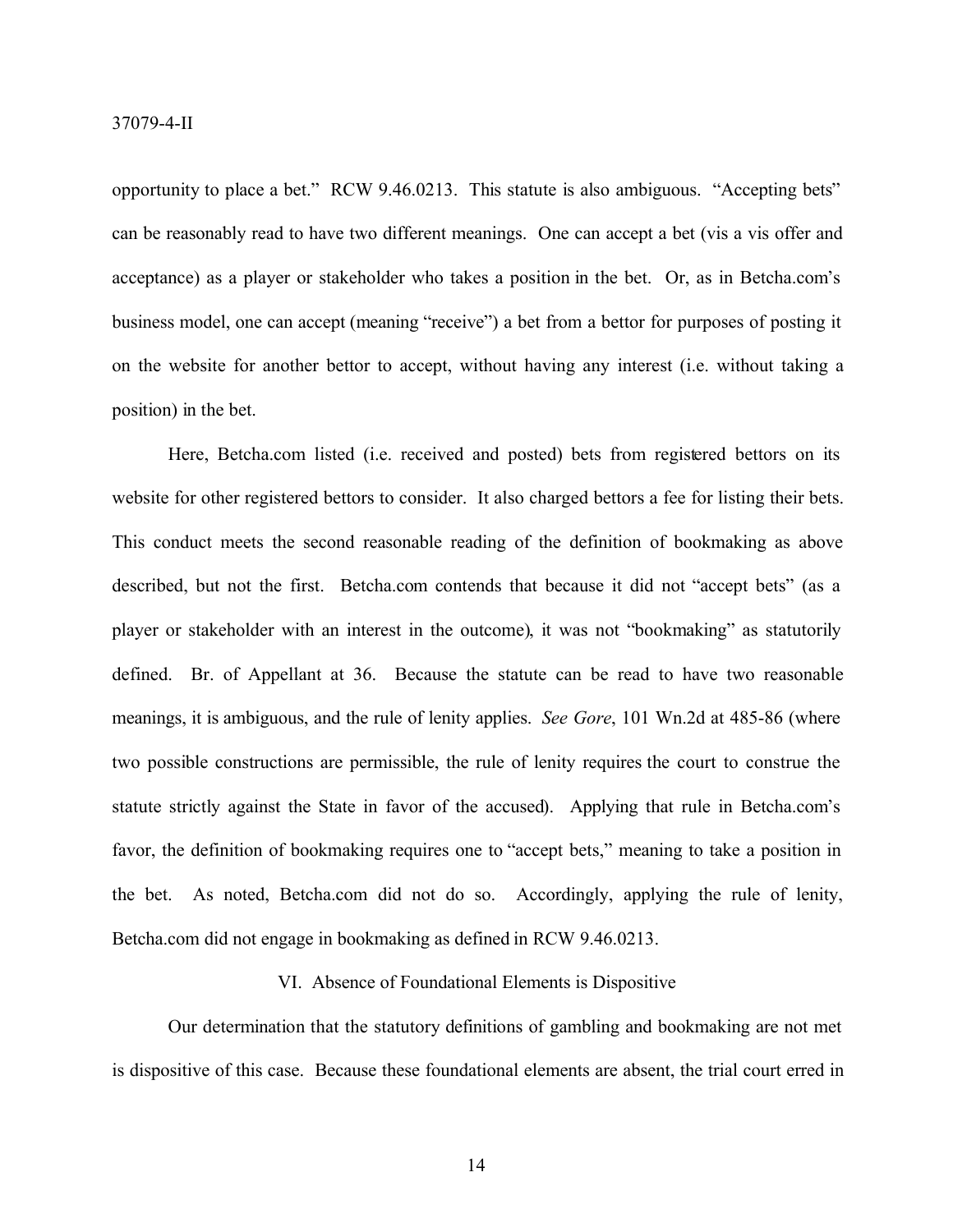ruling that Betcha.com's activities amounted to "professional gambling" as defined in RCW 9.46.0269(1)(a), (c), and (d). The court also erred in ruling that Betcha.com violated RCW 9.46.240, which criminalizes the transmitting and receiving of "gambling information" over the Internet. The court likewise erred in ruling that Betcha.com violated RCW 9.46.217, which criminalizes the making, possessing, or storing of "gambling record[s]."

As discussed above, a required element of "professional gambling" as defined in RCW 9.46.0269(1)(a) and (c) is conduct aiding or facilitating "gambling activity." Because the act does not define "gambling activity," we must resort to the definition of "gambling" found in RCW 9.46.0237. Because the activities at issue here do not meet the statutory definition of gambling, there is in turn no "gambling activity" and thus no professional gambling as defined in RCW 9.46.0269(1)(a) and (c). Similarly, because there is no bookmaking, there is no professional gambling as defined in RCW 9.46.0269(1)(d).

Likewise, the absence of "professional gambling" is determinative of whether Betcha.com violated RCW 9.46.240 and RCW 9.46.217. The former statute in relevant part criminalizes the transmission or receipt of "gambling information" over the Internet. *See* RCW 9.46.240. As noted, "gambling information" is separately defined in RCW 9.46.0245 as "any wager made in the course of and any information intended to be used for *professional gambling*." (Emphasis added.). As explained, "professional gambling" requires either gambling or bookmaking. The absence of these foundational elements means that there is no professional gambling, thus there is no gambling information, and thus there is no violation of RCW 9.46.240.

Similarly, RCW 9.46.217 in relevant part criminalizes the making, possessing, or storing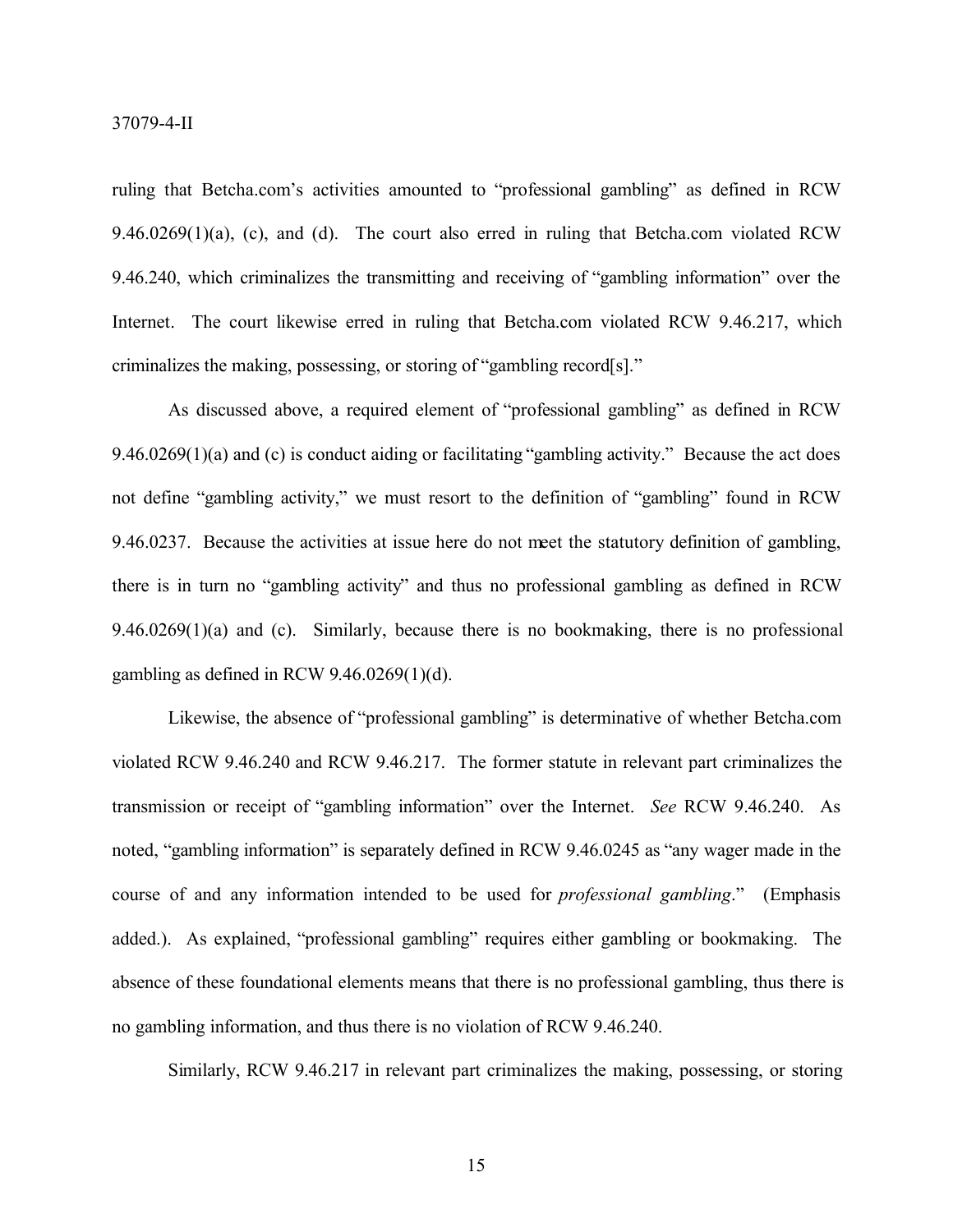of "any gambling record." "Gambling record" is defined in RCW 9.46.0253 to mean "any record . . . used or intended to be used in connection with *professional gambling*." (Emphasis added.). Again, because there is no gambling or bookmaking, there is in turn no professional gambling, no gambling record, and no violation of RCW 9.46.217.

For the reasons discussed, we reverse the trial court's grant of summary judgment to the State and remand for entry of summary judgment in favor of Betcha.com in compliance with this decision.

Bridgewater, P.J.

I concur:

Armstrong, J.